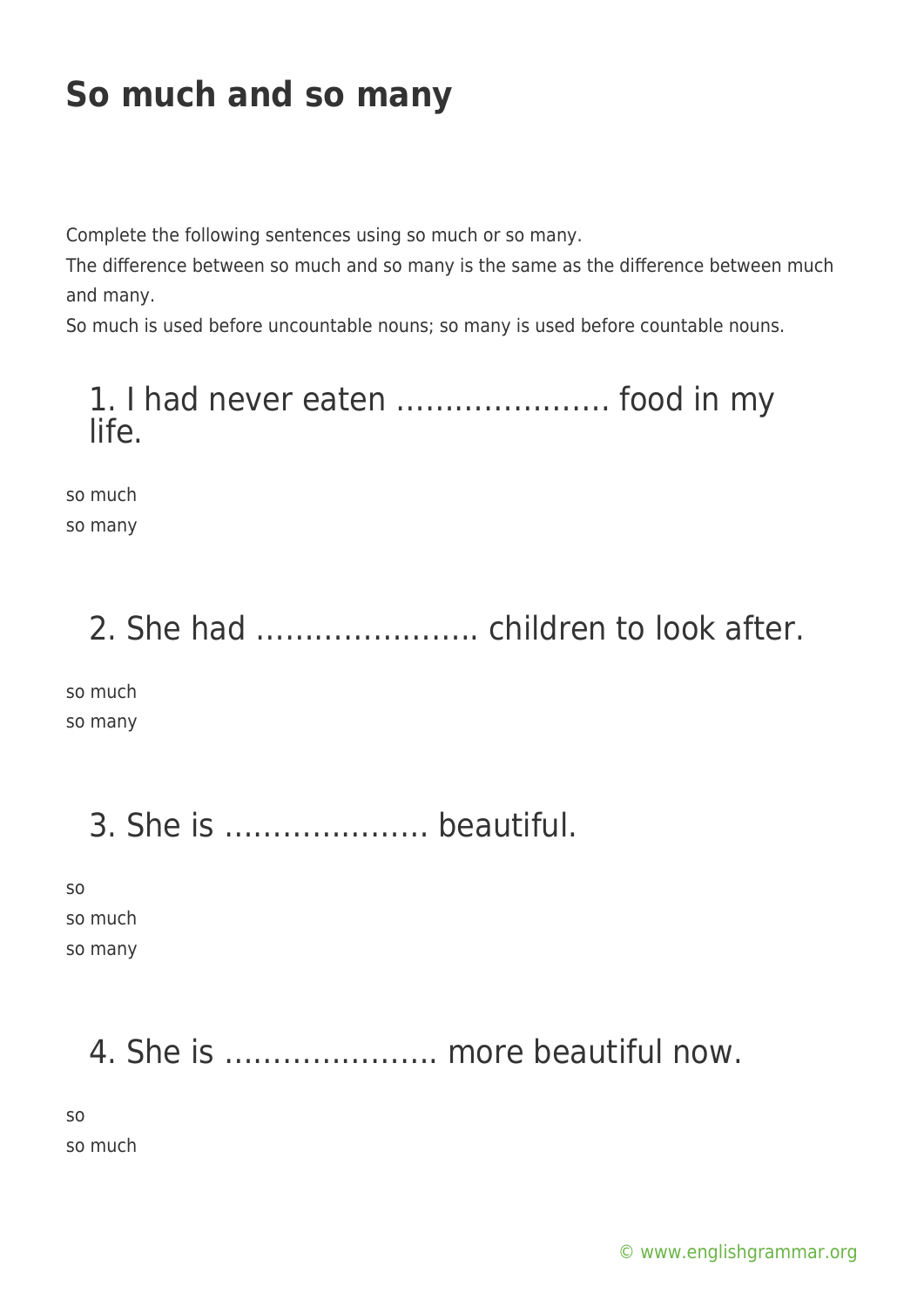### **So much and so many**

so many

### 5. I can't eat all that cake – there is ………………

so so much so many

### 6. I was expecting a few mails, but there were …………………..

so much so so many

### 7. I wish she didn't talk ………………….

so so much so many

### 8. There are ....................... mangoes on the tree.

so much so many